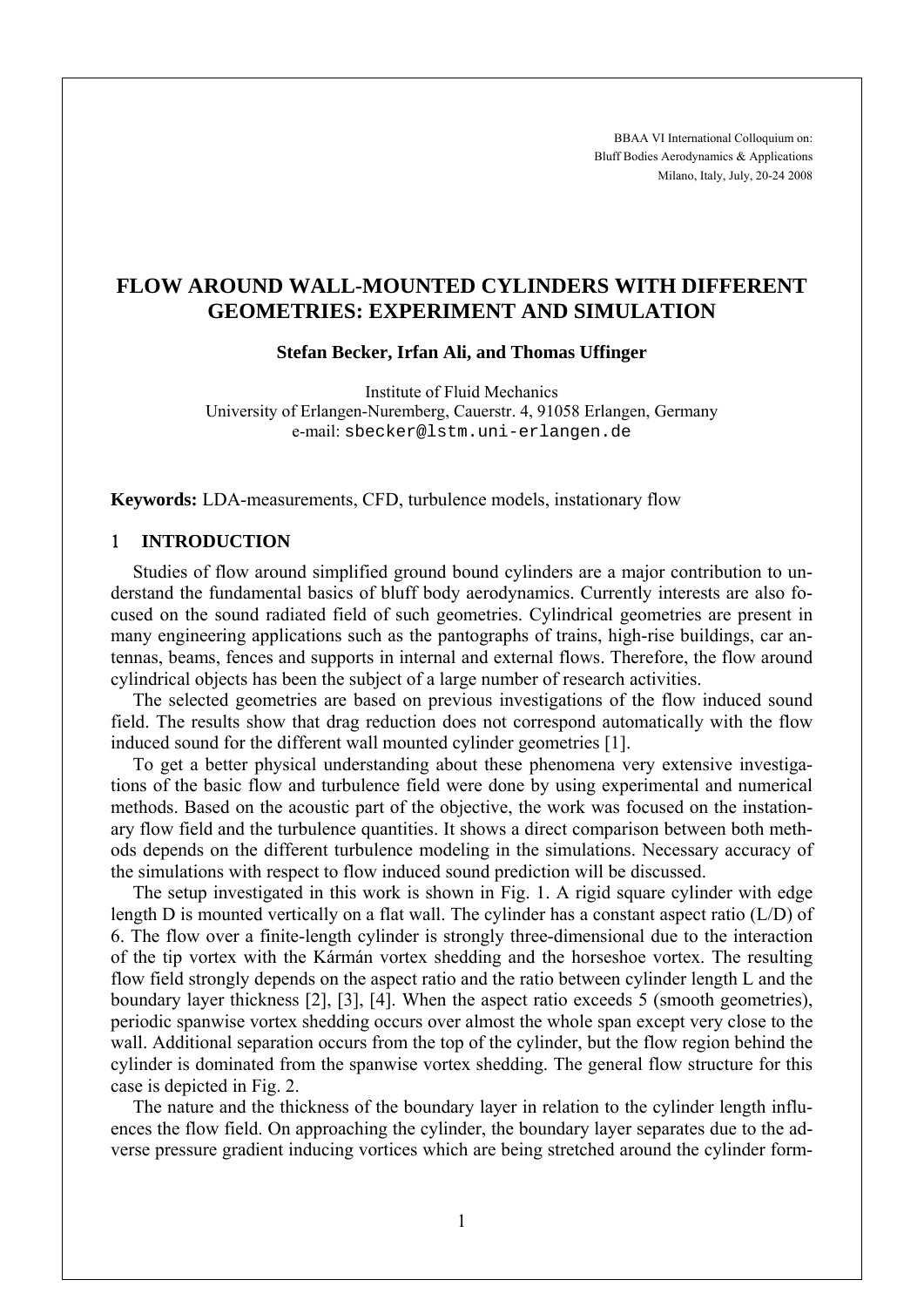ing a horseshoe vortex. The Strouhal number St related to the spanwise vortex shedding frequency increases with increase in the ratio between cylinder length and boundary layer thickness.





Figure 1: Basic setup: Wall mounted square Figure 2: Flow structure behind a square prism cylinder in cross-flow with aspect ratio  $L/D > 5$  [3]

Different shapes are used as fore- or afterbodies on the square cylinder and their influence on the flow field is studied. Starting from the basic square cylinder geometries with an additional elliptical forebody (outer dimensions 20 x 30 mm), an elliptical afterbody with the same dimensions and a three-edged wedge (dimensions 20 x 10 mm) are tested. The square cylinder itself has a edge length of  $D = 20$  mm and a length of  $L = 120$  mm.

#### 2 **EXPERIMENTAL INVESTIGATIONS**

The measurements of the flow field were carried out in the aerodynamic wind tunnel of the institute using a two-component laser Doppler anemometer. Here, the square cylinder is not placed on the floor of the tunnel. Instead, it is mounted in the center of a plate (thickness 12 mm) which is located about 0.5 m above the tunnel floor and extends 1 m in the streamwise direction and 0.6 m in the lateral direction (Fig. 3). At the leading edge of the plate an NACA 0001 profile is attached. Thereby a thiner boundary layer compared with the cylinder length can be obtained. The leading edge of the plate is located 0.5 m downstream of the exit crosssection of the wind tunnel. The aerodynamic wind tunnel is also of closed return type. The nozzle exit cross-section has a width of 1.87 m in the horizontal direction and a height of 1.4 m in the vertical direction (contraction ratio 5:1). The turbulence level of this tunnel is 0.12%.



Cylinder

Figure 3: LDA - probe during the measurements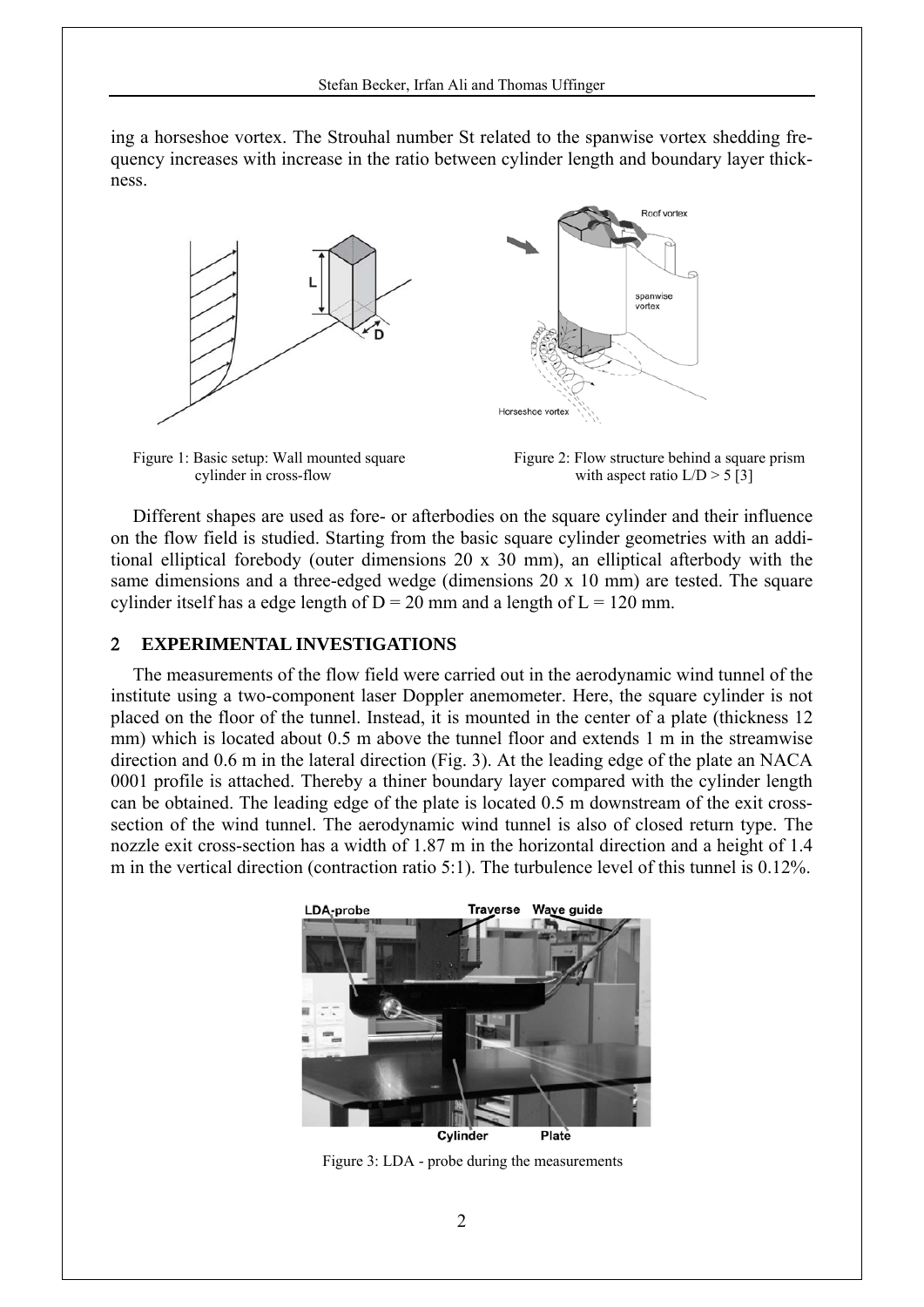Measurements are carried out at  $U_0 = 10$  m/s and  $U_0 = 30$  m/s, resulting in Reynolds numbers Re<sub>D</sub> of 12.5 $\cdot$ 10<sup>4</sup> and 37.6 $\cdot$ 10<sup>4</sup> based on the cylinder edge length D. When carrying out measurements at a flow speed of 30 m/s, in both tunnels, a tripping tape is placed near the upstream end of the plate in order to create a well-defined turbulent boundary layer.

The flow field of these selected configurations is investigated via LDA (Fig. 4) illustrates the three-dimensional flow field of the selected test cases. They show a visualization of the flow, the velocity and the turbulent kinetic energy distribution in different planes. The horseshoe vortex system in front of the cylinder caused by the adverse pressure gradient of the stagnation point, the recirculation zone and the wake behind the cylinder are typical flow features of these cases. On the edges of the cylinder side-faces the flow separates. The flow over the top of the cylinder shows a different behavior. For the unmodified cylinder the flow separates at the top leading edge and does not reattach. In the case of the cylinder with an elliptical afterbody, the flow detaches and reattaches on the top. The flow over the cylinder with a wedge in front does not show a separation. The amount of turbulent kinetic energy k, in each respective test case corresponds to the magnitude of its individual drag coefficient. The highest amount of turbulent kinetic energy and the largest coefficient of drag are observed for the flow around the unmodified cylinder.



Figure 4: Flow visualization, velocity distribution and turbulent kinetic energy for a) unmodified cylinder, b) cylinder with elliptically afterbody and c) cylinder with wedge in front ( $U_0 = 10$  m/s)

#### 3 **NUMERICAL SIMULATION**

Two different unsteady fluid fields computed with the in-house CFD code FASTEST-3D developed and with the commercial CFD code ANSYS-CFX are used. In the simulation per